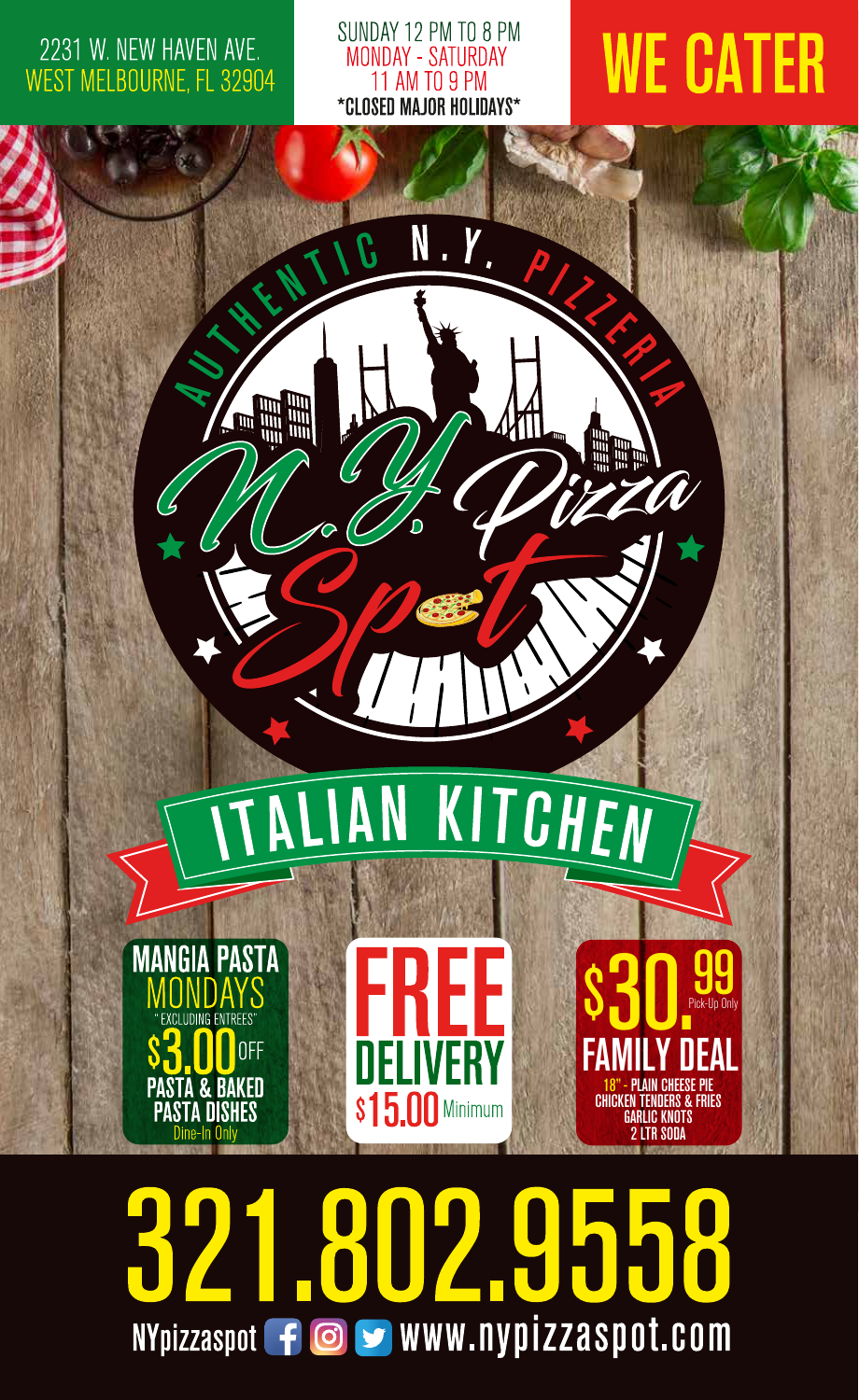Strombolis *&* Calzones

All rolls are brushed with a blend of Garlic & Oil, and dusted with Parmesan Cheese & Oregano

- \* Stromboli Pepperoni, Sausage, Mushrooms & Mozzarella Cheese \$8.49
- \* Calzone Ricotta & Mozzarella Cheese \$8.49
- \* Sausage Roll Sausage, Green Peppers, Onions & Mozzarella Cheese \$8.49
- \* Chicken Roll Grilled Chicken, Dash of Sauce & Mozzarella Cheese \$8.49
- \* Healthy Choice 5 Regular Toppings with Sauce on a Sizzle Plate & Mozzarella Cheese \$10.49
- \* Regular Toppings (Pepperoni, Sausage, Ham, Ground Beef, Bacon, Meatball, Mushroom, Green Pepper, Onion, Black Olives) \$1.50
- \* Specialty Toppings (Spinach, Eggplant, Feta Cheese, Fresh Mozzarella, Ricotta Cheese, Broccoli, Fire Roasted Red Peppers, Sundried Tomatoes, Grilled Chicken, Jalapeño, Banana Peppers, Artichoke, Diced or Sliced Tomatoes, Pineapples, Kalamata Olives, Anchovies) \$2.00

| New York Style Hand-Tossed Pizza Pies                                                                                                                                                                                       | Medium-16"                                          | Large-18" House-24"                              |                                       |
|-----------------------------------------------------------------------------------------------------------------------------------------------------------------------------------------------------------------------------|-----------------------------------------------------|--------------------------------------------------|---------------------------------------|
| <b>Ribeye Cheese Steak Pizza</b> Ribeye Steak, Green Peppers, Onions, & Mushrooms<br><b>Feta Cheese Pizza</b> Feta Cheese, Kalamata Olives, Bruschetta, Ricotta & Mozzarella Cheese Chopped Basil                           | \$14.00<br><b>\$2.00</b><br>\$3.50<br><b>\$3.00</b> | \$16.00<br>\$2.50<br>\$5.50<br>\$5.00<br>\$23.50 | \$23.50<br>\$3.00<br>\$7.50<br>\$7.50 |
| The BROOKLYN Special Pepperoni, Sausage, Ham, Ground Beef, Meatball, Bacon, Green Peppers                                                                                                                                   | \$22.00                                             | \$24.50<br><b>\$26.00</b>                        | \$33.50                               |
| Sonny's Tomato & Basil Sliced Tomatoes, Chopped Basil, Parmesan & Oregano Mix, Mozzarella Cheese<br>White Pizza Ricotta & Mozzarella Cheese, Parmesan & Oregano Mix on a Garlic & Oil Base (No Red Sauce) ________          | \$18.50<br>\$17.50                                  | \$21.50<br>\$20.00                               | \$28.00<br>\$27.00                    |
| Veggie Pizza Mushrooms, Onions, Black Olives, Diced Tomatoes, Green Peppers & Extra Cheese _____________<br>Meat LOVer Sausage, Pepperoni, Ham, Ground Beef, Bacon, Meatball & Extra Cheese _ _ _ _ _ _ _ _ _ _ _ _ _ _ _ _ | \$17.50<br>\$19.50<br><b>\$20.00</b>                | \$21.00<br>\$23.00<br><b>\$23.00</b>             | \$27.00<br>\$29.00<br>\$30.50         |
| Mia's Italian Margherita Fresh Marinara Sauce, Fresh Mozzarella, Parmesan & Oregano Mix,<br>Buffalo Chicken Pizza Grilled Chicken tossed with Mild Buffalo Sauce, Blue Cheese & Mozzarella Cheese                           | \$21.00<br>\$21.50<br><b>\$20.50</b>                | <b>\$24.00</b><br><b>\$24.50</b><br>\$22.50      | \$31.50<br>\$30.00                    |

#### 12" Gluten-Friendly Cheese Pizza \$12.00 \* Regular Toppings \$1.50 \* Specialty Toppings \$2.00



Sicilian, White or Plain Cheese \$3.00 Regular Topping \$0.75 Pepperoni, Sausage, Ham, Ground Beef, Bacon, Meatball, Mushroom, Green Pepper, Onion, Black Olives Specialty Toppings \$1.50

Spinach, Eggplant, Feta Cheese, Fresh Mozzarella, Ricotta Cheese, Broccoli, Sundried Tomatoes Grilled Chicken, Ribeye Steak, Jalapeño, Banana Peppers, Artichoke, Diced or Sliced Tomatoes, Pineapples, Kalamata Olives, Anchovies

Tomato Basil \$3.75 Grandma (Fridays Only) \$5.00 Bella Spumoni (Fridays Only) \$5.00 All "Specialty Slices" in Pizza Display \$5.00

Sicilian "Square" Pizza

16" Plain Cheese \$17.99 Additional Regular Toppings \$2.50 Specialty Toppings \$4.50 Sicilian Veggie or Meat Lover \$25.00 Sicilian BROOKLYN Special \$29.00 Pepperoni, Sausage, Ham, Ground Beef, Meatball, Bacon, Green Peppers

Bella Spumoni Pie \$24.00 Onions, Black Olives, Mushrooms, & Extra Cheese

## GRANDMA PIE \$24.00

Fresh Marinara Sauce & Fresh Mozzarella Garnished w/ freshly Chopped Basil, Parmesan/Oregano Mix, & Extra Virgin Olive Oil



20 oz. Coke, Diet, Cherry Coke, Fanta Orange, Sprite, Mr. Pibb, Hi-C Fruit Punch, Lemonade & Fresh-Brewed Iced Tea \$2.99 Kids 12 oz. drinks \$1.79 Espresso (Single) \$2.00 (Double) \$3.50



Tiramisu or New York-style Cannolis (2) \$7.99 High-Rise New York-Style Cheesecake \$7.99

\*Our products may contain wheat, egg, dairy, soy, or fish allergens. Please be advised that consuming raw, cooked to order or undercooked meat, poultry, seafood, shellfish, or eggs may increase your risk of food-borne illnesses, especially if you have certain medical conditions. Please inform your server of any allergies that N.Y. Pizza Spot & Italian Kitchen should be aware of when preparing your food. Prices are subject to change.

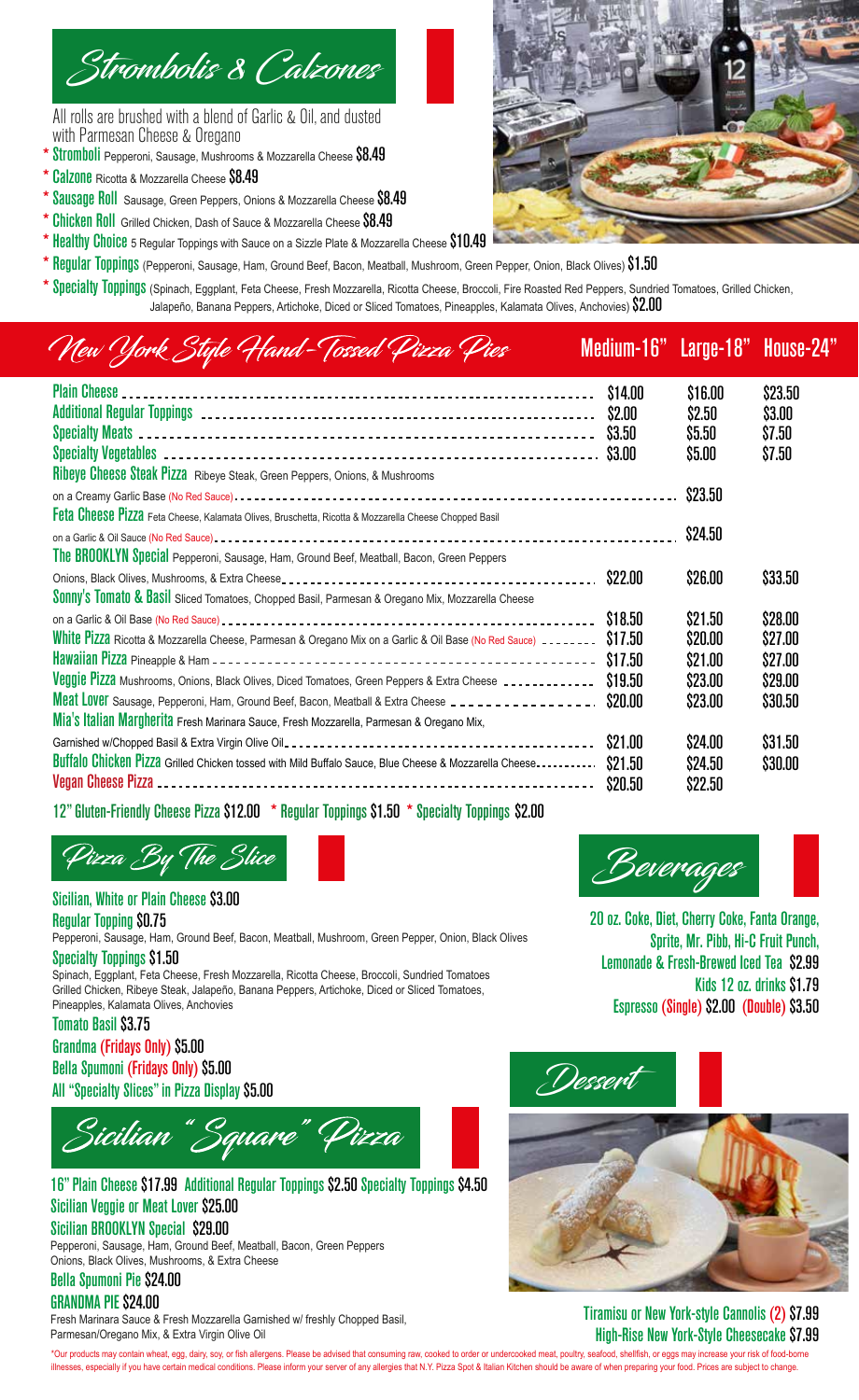



Bruschetta al Pomodoro \$9.49 (6) Toasted Homemade Bread Topped with Chopped Tomatoes, Fresh Garlic, Red Onions, Chopped Basil, & Parmesan Cheese

Caprese \$10.99 Fresh Mozzarella, Sliced Tomatoes, Fresh Basil, & Garlic w/ Balsamic Reduction Fried Calamari \$13.99

Calamari with our special Fish batter, served with a side of Marinara Sauce and Balsamic aioli

Mussels or Clams (Red or White) \$13.99 A touch of Our Homemade Marinara Red Sauce, or with White Wine, Garlic, & Olive Oil, served w/ Crostini

Jumbo Chicken Wings MARKET PRICING Fresh Jumbo Chicken Wings (10) fried and tossed in your choice of sauce, served with Carrots, Celery, and Ranch or Blue Cheese

Mozzarella Sticks \$8.49 Italian-breaded Mozzarella Sticks (6) served with our Special Napoli Sauce Fried Ravioli Bruschetta \$11.99

Fried cheese Ravioli (7) served with fresh Mozzarella Cheese, Bruschetta, & Balsamic Reduction

Chicken Fingers \$8.49 Battered Chicken Fingers (5) with Honey Mustard





Side Salad \$4.49 Arcadian Mixed Greens, Red Onions, Cherry Tomatoes, & Black Olives Tossed Salad \$9.49

Arcadian Mixed Greens, Red Onions, Cherry Tomatoes, Black Olives, & Shredded Parmesan

Italian Antipasto Salad \$13.99 Arcadian Mixed Greens, Red Onions, Cherry Tomatoes, Black Olives, Giardiniera, Cured Italian Meat, & Provolone Cheese Rollatini

### Greek Salad \$11.99

Arcadian Mixed Greens, Red Onions, Cherry Tomatoes, Banana Peppers, Kalamata Olives, Feta Cheese, & Shredded Parmesan

### Caesar Salad \$10.99

Crisp Romaine Lettuce, Fried Bacon, Homemade Croutons, & Shredded Parmesan

Choose your Favorite Salad Dressings:

**Homemade House Italian**, Blue Cheese, Ranch, Creamy Italian, Creamy Garlic, Creamy Caesar, Honey Mustard, Balsamic

Add to your Salad: Grilled Chicken \$4.79 Shrimp \$7.49



Spaghetti with Fresh Garlic & Extra Virgin Olive Oil \$12.49 Fresh Garlic & EVOO, Garnished with fresh Parsley Spaghetti with Meatballs, Sausage, or Meat Sauce \$15.49

Beef Meatballs, Mild Italian Sausage or tasty Homemade Meat Sauce Linguine Clams \$18.49

White wine, garlic & olive oil or with our Special Marinara Sauce Linguine Mussels \$18.49

White wine, garlic & olive oil or with our Special Marinara Sauce Linguine Shrimp \$19.49

Black Tiger Shrimp in white wine, garlic, & olive oil or with our Special Marinara Sauce

Linguine Di Mare \$21.49 Mussels, Clams, Calamari, & Shrimp in white wine, garlic, & olive oil or with our Special Marinara Sauce

Penne Bolognese \$17.49 Our tasty Homemade Meat Sauce with finely chopped carrots

Penne Alfredo \$17.49 Creamy Parmesan Cheese Sauce, garnished with fresh parsley

Penne Boscaiola \$17.99 Our Tasty Homemade Meat Sauce, mushrooms, sweet peas, & a touch of cream

Tortellini Alla' Italiana \$16.99 Cheese-filled Tortellini, sautéed in a light cream sauce with ham & white onions

Penne Vodka \$15.99 Creamy Vodka Sauce with Parmesan Cheese

Gnocchi & Spinach Alfredo \$17.99 Potato Pasta and Spinach in a Homemade Creamy Parmesan Cheese Sauce



Baked Pasta

Homemade Lasagna \$16.99

5 Layers of Pasta Sheets filled with Mozzarella Cheese, Ricotta Cheese & our tasty Homemade Meat Sauce

Baked Ziti \$15.99

Baked Pasta with our Special Napoli Sauce served with melted Ricotta, & Mozzarella Cheese

Stuffed Shells \$16.99

Jumbo Pasta Shells (5) filled with Ricotta, served with our Special Napoli Sauce, & garnished with fresh parsley

Ravioli Pomodoro & Mozzarella \$16.49 Cheese filled Ravioli (7) served with our Special Napoli Sauce & baked with Mozzarella Cheese

Gnocchi Alla Sorrentina \$17.49 Potato Pasta Served with our Tasty Homemade Meat Sauce, & baked with Mozzarella Cheese